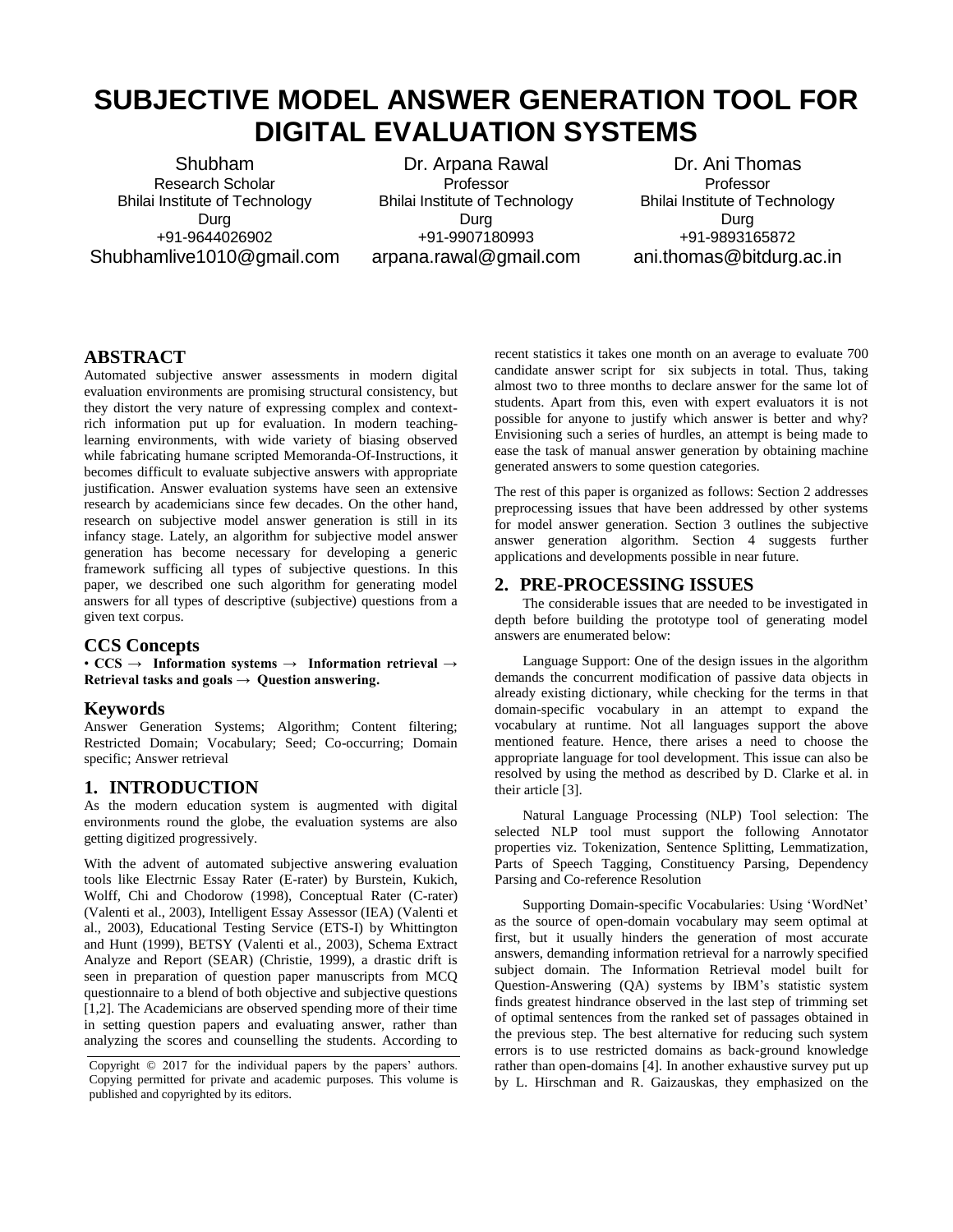crucial role of passages in extraction of answers to the subjective questions through IR techniques [5].

# **3. SUBJECTIVE ANSWER GENERATION ALGORITHM**

The syntax used in pseudo code borrows some of the elements from java syntax. All the input and output objects are specified in bold. All the language constructs like conditionals and loops use italics style. Square brackets denote index for storing and accessing array elements. Assignment operation is denoted by Symbolic notation ←. The description of various variables and procedures used in this pseudo code are as follows:

- a. **Q** is the raw question string to be used for finding answers
- b. **K** is the List of keyword strings present in question **Q** which can be generated using open source NLP tools.
- c. **C** is the List of Corpus sections as string which can be sections or chapters defined in a standard text book
- d. **V** is the source vocabulary which can be generated for all the keywords of Corpus **C** using either wordnet for enhanced domain vocab or manual human intervention for restricting domain.
- e. **Get-Entry-Points** : Function for initial filtering based on count of Question keywords **K** found in different sections of Text Corpus.
- f. **Get-Seed-Sentences** : Function for getting seed sentences present in a particular section based on keyword **K** and keyword vocab for given question **Q**.
- g. **Get-Section-Sentences** : Function to return list of all sentences present in a text paragraph from a section.
- h. **Get-Vocab** : This procedure returns a list of string for all terms supplied separately. Each list in returned composite list is synonym for respective words provided in input list.
- i. **Get-Keywords** : This procedure returns a list of related keywords based on NLP dependencies provided by NLP parsers.
- j. **Get-Co-Occurring-NP** : This procedure returns cooccurring NP after performing anaphora resolution of supplied text.

The algorithm for generating answers is as follows:

#### *ALGORITHM Generate-Answer* is

```
 INPUT: Question Q with Keywords K, 
    Text Corpus C as List of section fragments, 
    Vocab Source V
OUTPUT: Answer A comprising concatenated fragments
```
 $E \leftarrow$  Get-Entry-Points( $Q, C$ ) *CREATE* an empty list Answer\_Fragments of type String  $FOR$  i = 0 to E.size *do* Cur\_Segment  $\leftarrow$  E[i] Seed\_Sentences ← Get-Seed-Sentences(E[i],**K**,**C**) Section\_Sentences ← Get-Section-Sentences(E[i],**C**) *CREATE* an empty list SectionWise\_Fragments of type string

*FOR* j = 0 to Seed\_Sentences.size *do*

 Seed\_Index ← Get-Seed-Index(Section\_Sentences,Seed\_Sentences[j]) *CREATE* List Seed\_Vocab of type String *CREATE* List Co\_Occurring\_NP of type String Seed\_Vocab ← Get-Vocab(Get-Keywords(Seed\_Sentences[Seed\_Index]),**V**) Left\_Marker ← Seed\_Index Right\_Marker ← Seed\_Index *WHILE* there exists a String from Seed\_Vocab or Co\_Occurring\_NP in Seed\_Sentences[Left\_Marker] Cur\_Co\_Occurring\_NP ← Get-Co-Occurring-NP(Seed\_Sentences[Left\_Marker]) add Cur\_Co\_Occurring\_NP to Co\_Occurring\_NP Left\_Marker ← Left\_Marker - 1 *IF* Left\_Marker =  $0$  break from while loop *END IF END WHILE WHILE* there exists a String from Seed\_Vocab or Co\_Occurring\_NP in Seed\_Sentences[Right\_Marker] Cur\_Co\_Occurring\_NP ← Get-Co-Occurring-NP(Seed\_Sentences[Right\_Marker]) add Cur\_Co\_Occurring\_NP to Co\_Occurring\_NP Right\_Marker ← Right\_Marker + 1 *IF* Right\_Marker = Seed\_Sentences.size break from while loop *END IF END WHILE INITIALIZE* Cur\_Frag to empty String  $FOR$  k = Left\_Marker to Right\_Marker Concatenate Seed\_Sentences[k] to Cur\_Frag *END FOR* Add Cur\_Frag to SectionWise\_Fragments *END FOR* Remove Duplicate sentences from SectionWise\_Fragments *INITIALIZE* Cur\_Section\_Answer to empty String  $FOR$  j = 0 to SectionWise Fragments.size do Concatenate SectionWise\_Fragments[j] to Cur\_Section\_Answer *END FOR* Add Cur\_Section\_Answer to Answer\_Fragments *END FOR INITIALIZE* **A** to empty String  $FOR$  i = 0 to Answer\_Fragments.size Concatenate Answer\_Fragments[i] to **A** *END FOR RETURN* **A**

# **4. FURTHER APPLICATIONS AND DEVELOPMENT**

This tool is observed to provide answer fragments that go fairly congenial, when compared with model answers fabricated by human assessors. The algorithm presented here is capable of generating answers with highest precision depending on the vocabulary source but some other parameters like context continuity and context span must be included in order to limit the locality of context for more accurate results with high recall. The software testing of the tool seems to provide promising results in performing fair and unbiased evaluation of students' answer scripts. Combining this algorithm with a good answer evaluation